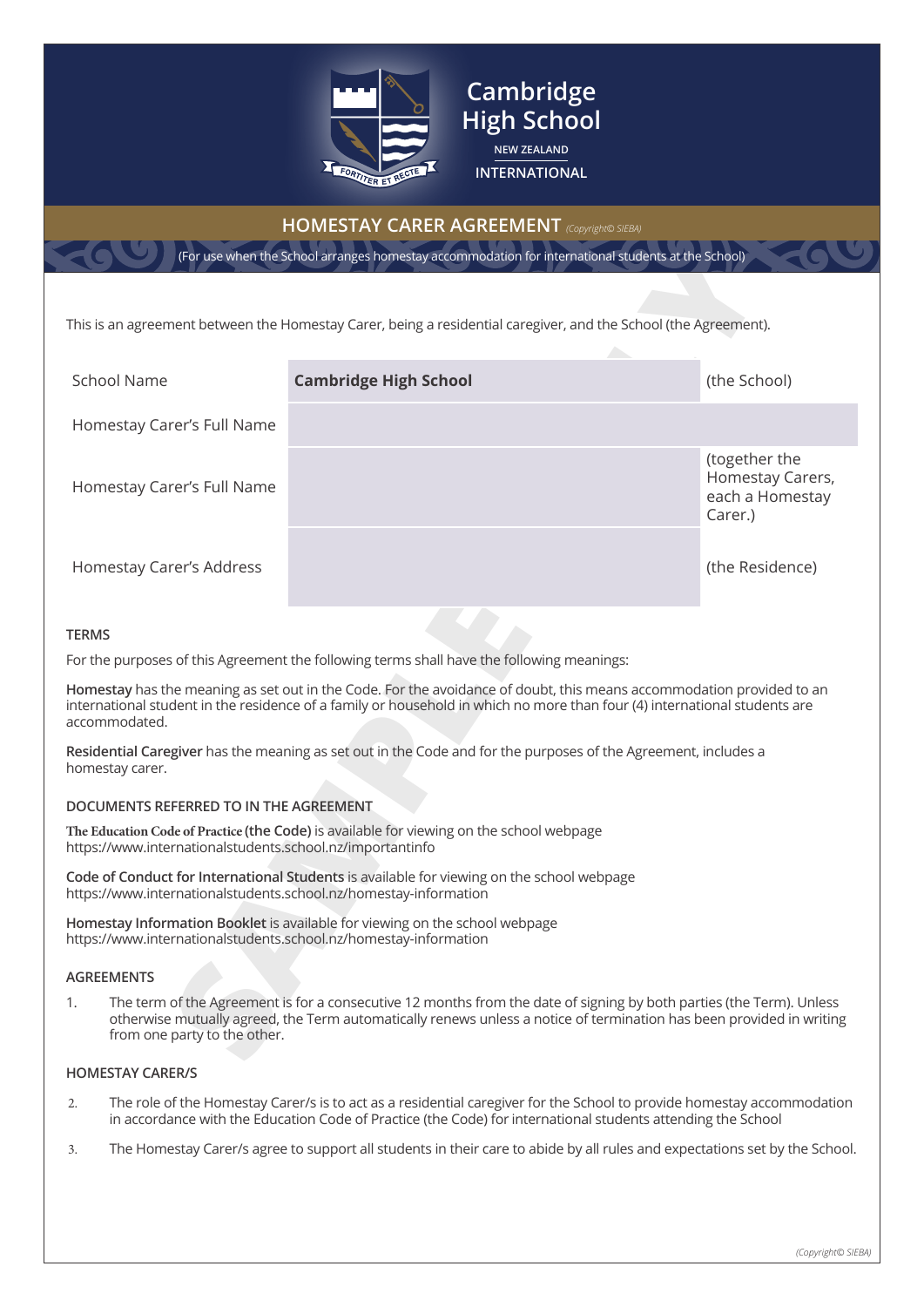- 4. The Homestay Carer/s have read and agree to comply with the requirements for Host Families set out in the School Homestay Information Booklet.
- 5. The Homestay Carer/s agree that the accommodation provided is welcoming, caring, safe, positive and is a healthy environment for students, and complies with the relevant sections of the Code.
- 6. The Homestay Carer/s agree to provide appropriate levels of care where an international student in their care is unwell or injured, including caring for the student at home and taking the student to visit a doctor when required.
- 7. The Homestay Carer/s will obtain the prior approval of the School before a student in their care stays overnight in any accommodation that is not supervised by the Homestay Carer/s or organised and supervised by the School.
- 8. The Homestay Carer/s will immediately inform the School if they become aware of, or have any reason to believe that a student in their care is engaging in any at-risk behaviours or behaviours that breach the school's Code of Conduct for International Students.
- 9. The Homestay Carer/s will immediately inform the School of any changes whatsoever that may impact the care provided to the student by the Homestay Carers, and the Agreement.
- 10. The Homestay Carer/s will provide the School with no less than fourteen days (14) days prior notice of any changes relating to the family's circumstances that may affect the Agreement. This includes, but is not limited to, any change of Residence or any change to the number of adults eighteen (18) years of age or over living at the Residence.
- 11. For the avoidance of doubt, when at any time, the Homestay Carer/s have a student or students in their care who are enrolled at the School, they agree not to provide accommodation to other fee-paying guests without the prior approval of the School.
- 12. When at any time, the Homestay Carer/s have a student or students in their care who are enrolled at the School, they agree not to act as a homestay carer for any other student, whether enrolled at the School or any other school, without prior approval from the School.
- 13. The Homestay Carer/s agree not to negotiate the payment of any addition fees whatsoever with the student and/or natural parents. For the avoidance of doubt, any additional payments must be negotiated by, and agreed to, by the School.
- 14. The Homestay Carer/s agree that all household members who are eligible for vaccination against Covid-19 and required to be vaccinated by a Public Health Order or policy of the School, will be fully vaccinated. The Homestay Carer/s agree to provide the school with satisfactory evidence of vaccinations against Covid-19 as required.
- stay Carer's will obtain the prior approval of the School before a student in their care stay over the stay of the stay carer's or operation that is not supervised by the School Euclide Task of the School Figure Data is th 15. The Homestay Carer/s will immediately inform the School of any changes to the number of household members residing at the home of the Homestay Carer who are 18 years of age and over and are eligible to be vaccinated. The Homestay Carer/s agree that additional household members may not reside at the household unless they have prior agreement from the School and the additional household members have completed a Covid-19 Vaccination Declaration.
- 16. The Homestay Carer/s agree that the school will be unable to place or continue to place a student in their care unless all those eligible and required to be vaccinated against Covid-19 are fully vaccinated. 'Fully vaccinated' includes boosters and subsequent vaccination to maintain immunity.

### **THE SCHOOL**

- 17. The School agrees to pay the Homestay Carer a fee in return for providing homestay accommodation for international students in accordance with the Agreement. The School will advise the Homestay Carer/s of the fee and schedule for payments when a student is placed for homestay accommodation.
- 18. The School may take such measures as it considers appropriate (acting reasonably) to monitor compliance with the Code. This may include, without limitation, regular visits to the Residence and meetings with any student placed at the Residence and the Homestay Carer/s.
- 19. The School may remove a student from the Homestay Carer/s at any time without prior notice or agreement at the sole and absolute discretion of the School and this may terminate the Agreement.
- 20. The School has provided, and the Homestay Carer/s have read and understood, relevant information about the requirements of being a residential caregiver including the sections of the Education Code of Practice (the Code) relevant to residential caregivers.
- 21. The School agrees that all information regarding the Homestay Carer in providing accommodation will be kept confidential, except disclosure to students or their parents or legal guardians, to any professional consultant or such person where it is in the interests of students placed at the Residence to provide the information or pursuant to any statutory or other legal duty.